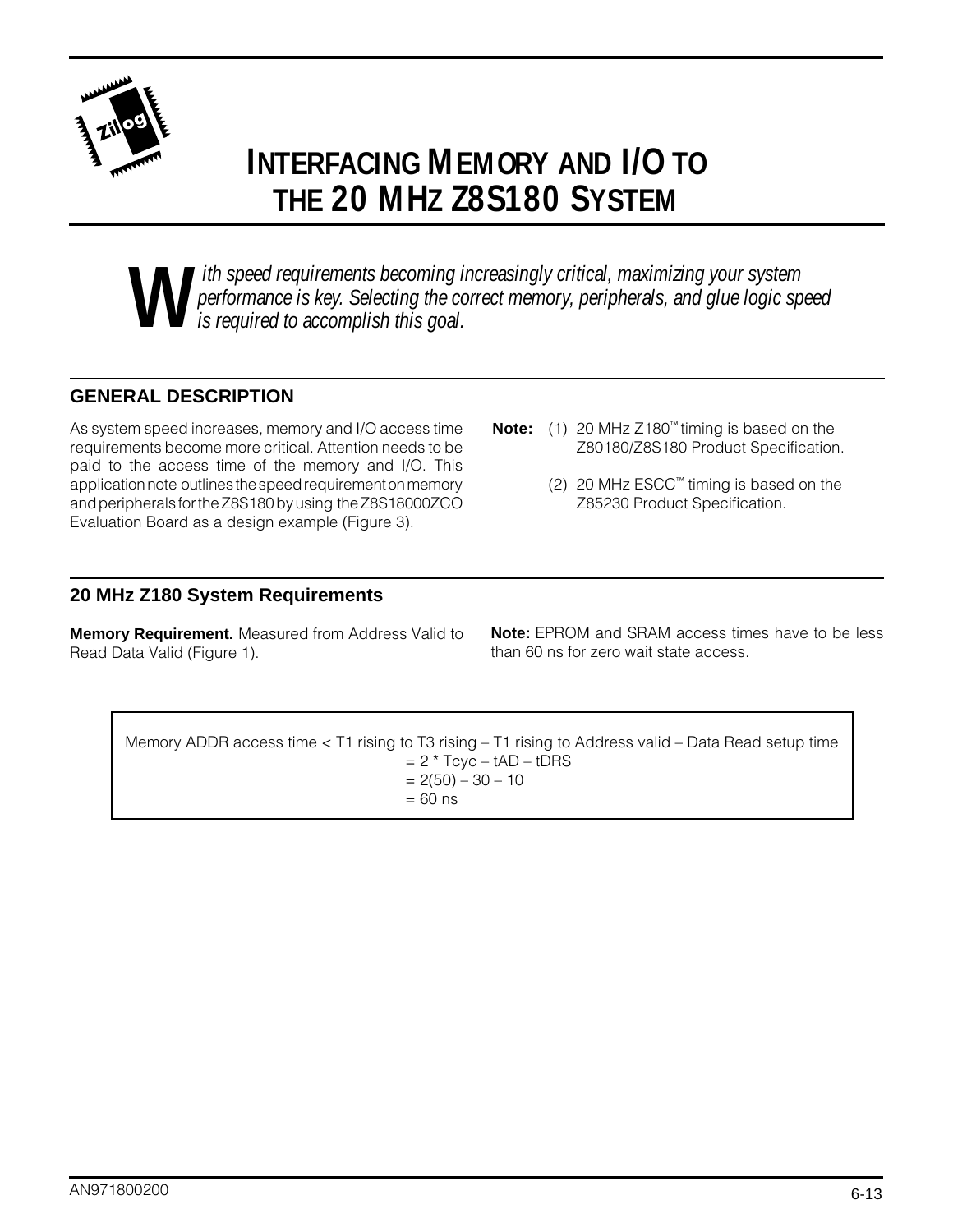## **GENERAL DESCRIPTION** (Continued)

Memory access time consists of two components:

- Memory /CE Access Time
- Address Decoding Propagation Delay, tpd\_adr\_decode

In some systems, /CE is derived from the Address Decoder Output. If propagation delay of the /CE address decoding logic is tpd\_adr\_decode, then Memory /CE Access Time  $= (60 - \text{tpd}_\text{adr}_\text{decode})$  ns.

Propagation delay of a typical discrete address decoder, e.g., 74HC138 is 20 ns, the Memory /CE Access Time requirement is therefore 40 ns.



Spec 6: Address Valid from Clock Rise (tAD) Spec 15: Data Read Setup Time (tDRS)

**Figure 1. Z8S180 Memory Read Cycle Timing Analysis**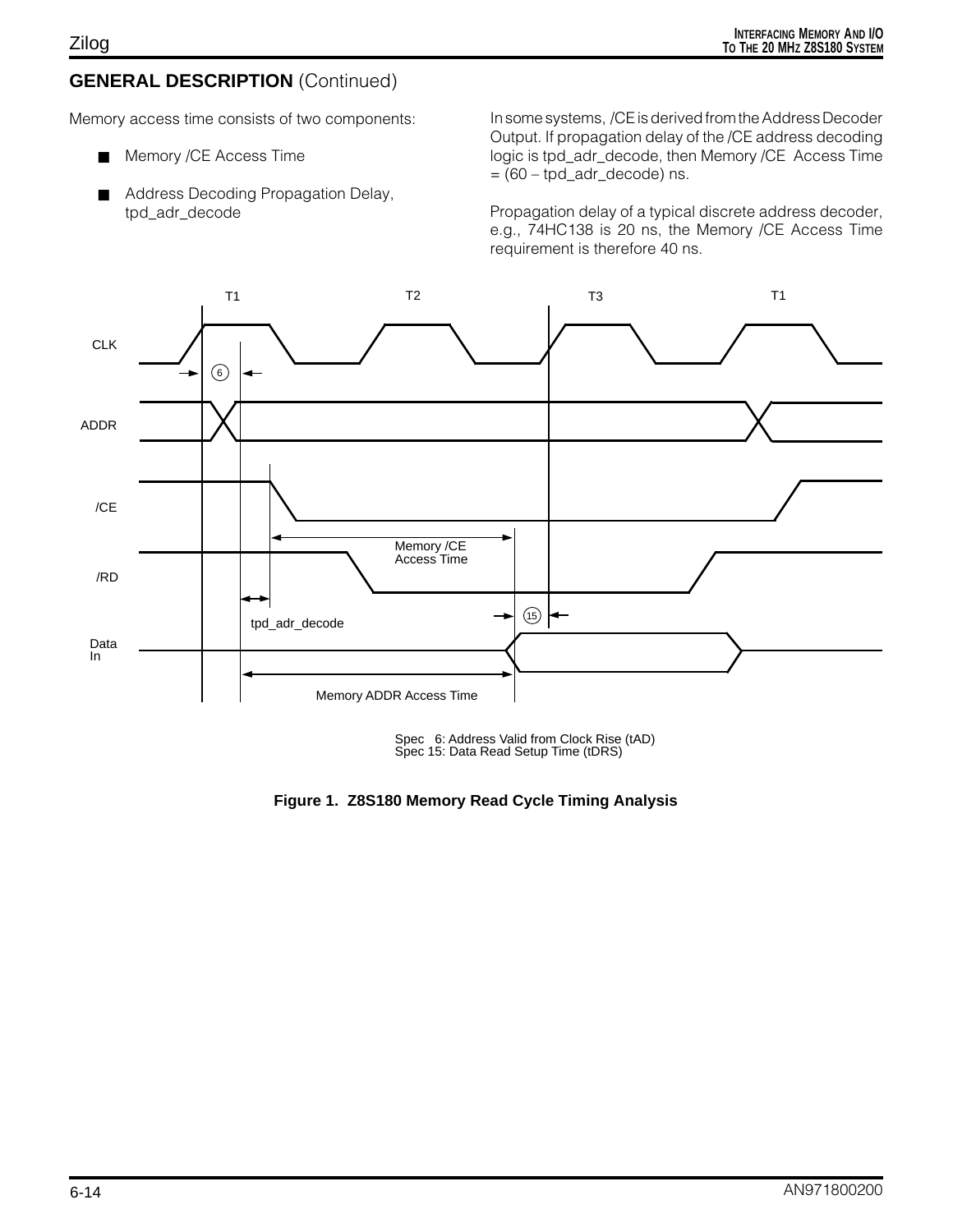**Peripheral Requirement.** Peripheral Read Cycle is measured from /RD Fall to Read Data Valid (Figure 2). Assume that /IORQ and /RD is used to decode I/O Read Cycle.

**Note:** I/O access time has to be less than 115 ns if one I/O wait state is programmed in DCNTL register during I/O cycle (IWI1 and IWI0 are "00").

I/O access time  $<$  T1 Fall to T3 Fall + Tw – T1 Fall to /RD Fall – Data Read setup time  $= 3 * Tcyc - tRDD1 - tDRS$  $= 3(50) - 25 - 10$  $= 115$  ns (1 wait state)



Spec 9: Clock Fall to /RD Fall (tRDD1) Spec 15: Data Read Setup Time (tDRS)

**Figure 2. Z8S180 Peripheral Read Cycle Timing Analysis**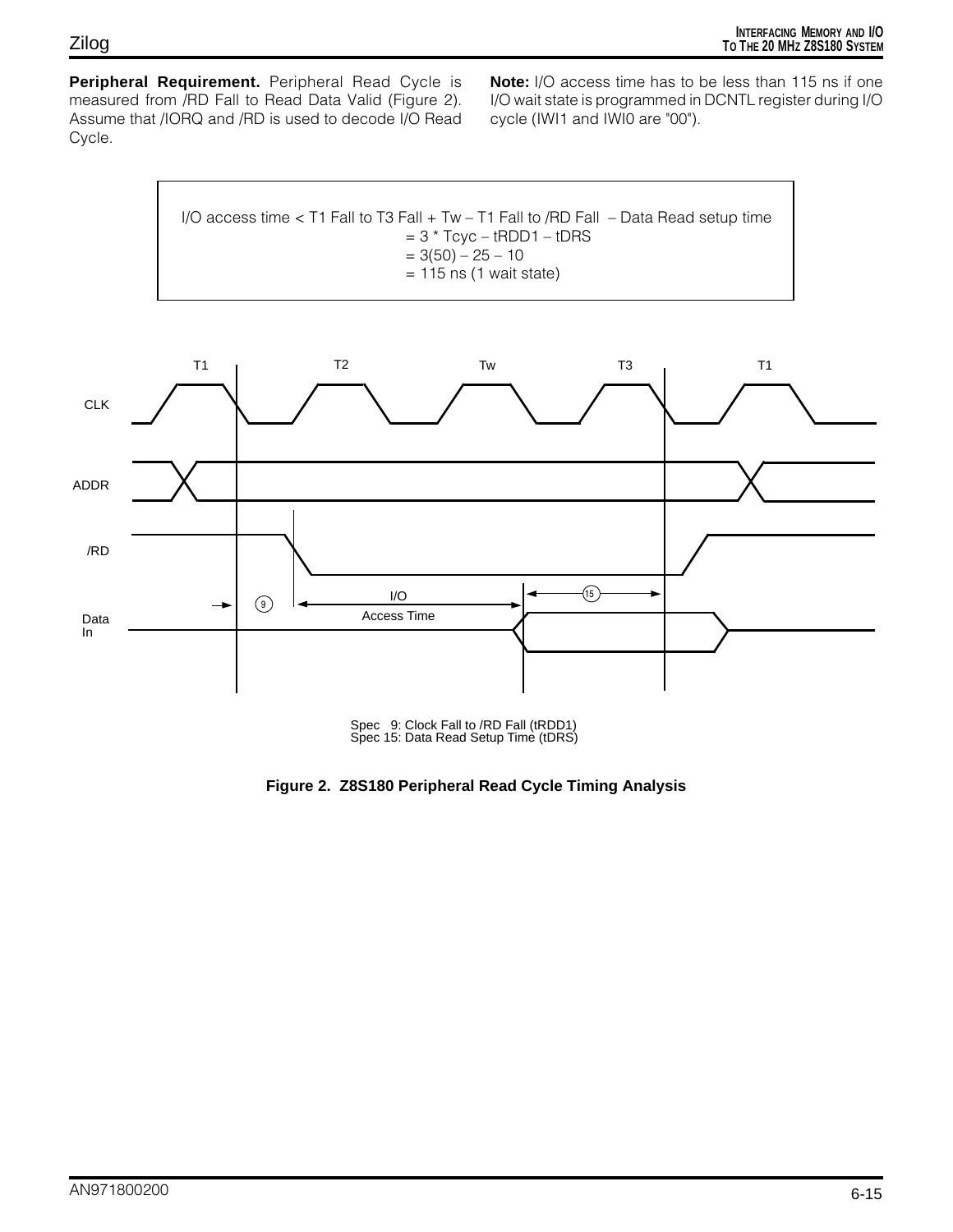### **GENERAL DESCRIPTION** (Continued)



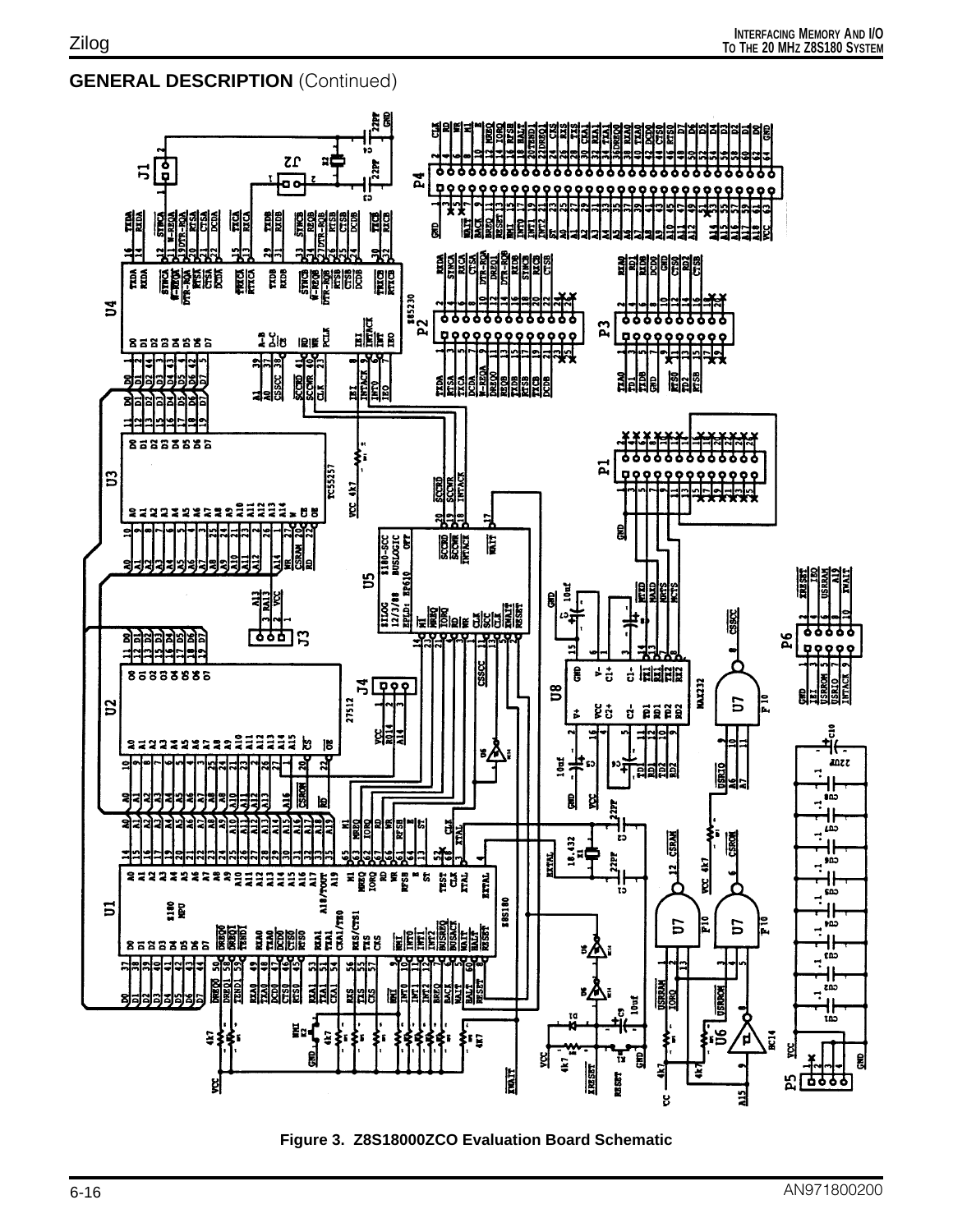**Interrupt Acknowledge Cycle.** Assumes that /M1 is used for decoding Interrupt Acknowledge Cycle and /IORQ is used for initiating the interrupt vector read.

**Daisy-Chain Settling Time.** Measured from M1 Fall to /IORQ Fall (Figure 4).

| $=$ T1 Rise to Tw1 Fall – Clock Rise to /M1 Fall Delay + Clock Fall to /IORQ Fall Delay |
|-----------------------------------------------------------------------------------------|
| $= 2.5 * t$ cyc – tM1D1 + tIOD1                                                         |
| $= 2.5(50) - 35 + 25$                                                                   |
| $= 115$ ns                                                                              |
|                                                                                         |

**Interrupt Vector Read Cycle Access Time.** Measured from /IORQ Fall to Interrupt Vector Valid (Figure 4).

**Note:** Daisy-chain Settling Time must be less than 115 ns if two wait states are added in the interrupt acknowledge

cycle. Interrupt Vector Read within 80 ns. The memory and I/O requirement at 20 MHz Z8S180 is summarized in Tables 1 and 2.





**Figure 4. Z8S180 Interrupt Acknowledge Cycle Timing Analysis**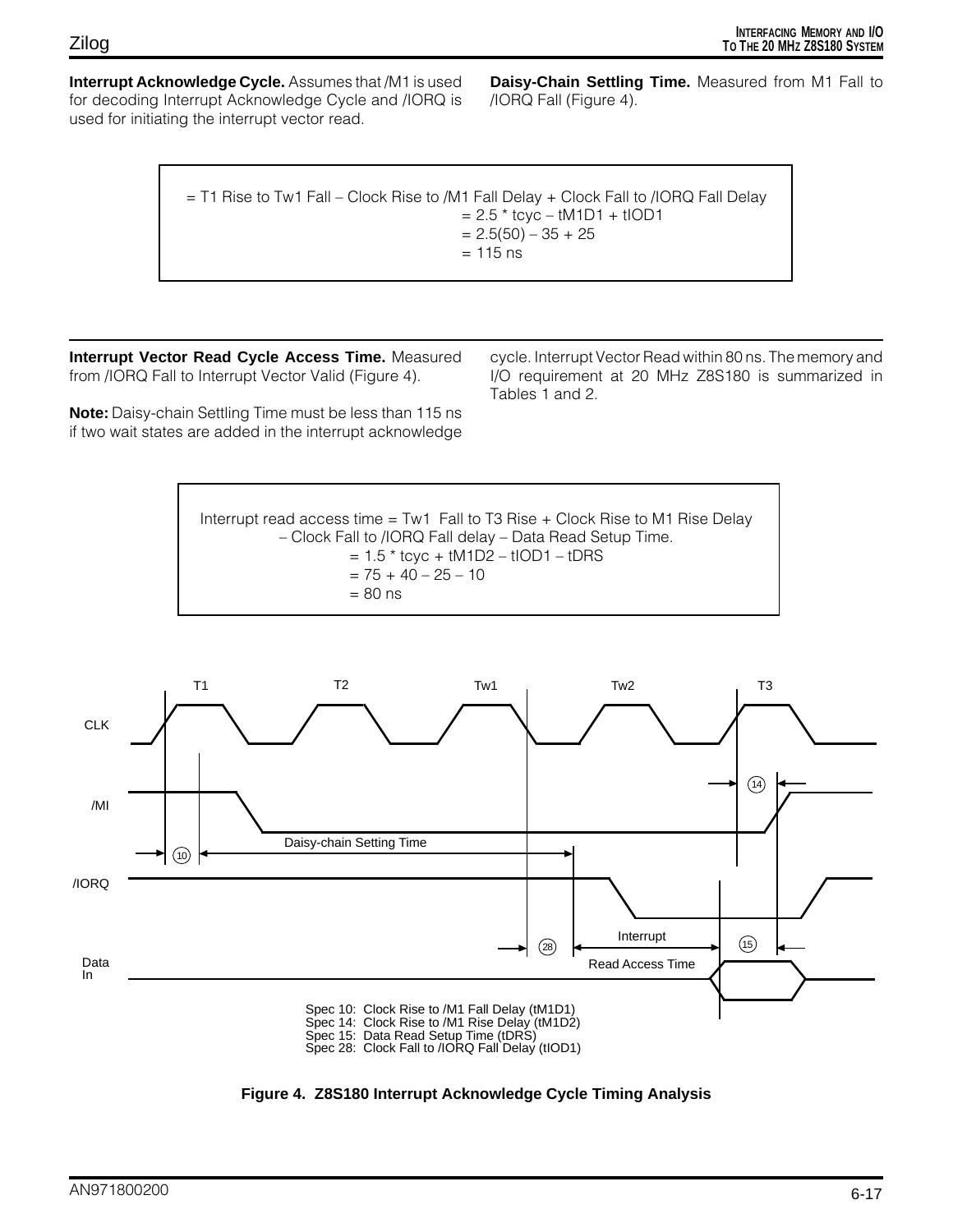# **GENERAL DESCRIPTION** (Continued)

| <b>Table 1. Memory Access Requirements</b> |         |          |        |          |
|--------------------------------------------|---------|----------|--------|----------|
| <b>MWI1: MWI0 of DCNTL</b>                 | 00      | 01       | 10     |          |
| Memory Wait States                         | 0 Wait  | 1 Wait   | 2 Wait | 3 Wait   |
| Memory Access Time (max)                   | $60$ ns | 110 $ns$ | 160 ns | $210$ ns |

|  |  |  | Table 2. I/O Access Requirements |
|--|--|--|----------------------------------|
|--|--|--|----------------------------------|

| <b>IWI1: IWI0 of DCNTL</b>              | 00       | 01       | 10       |          |
|-----------------------------------------|----------|----------|----------|----------|
| I/O Wait States                         | Wait     | 2 Wait   | 3 Wait   | 4 Wait   |
| I/O Access Time                         | $115$ ns | $165$ ns | $215$ ns | $265$ ns |
| <b>INTO Interrupt Acknowledge Cycle</b> | 2 Wait   | 4 Wait   | 5 Wait   | 6 Wait   |
| Daisy-chain Settling Time               | 115 ns   | $215$ ns | $265$ ns | $315$ ns |
| Interrupt Vector Read Access Time       | 80 ns    | 80 ns    | 80 ns    | 80 ns    |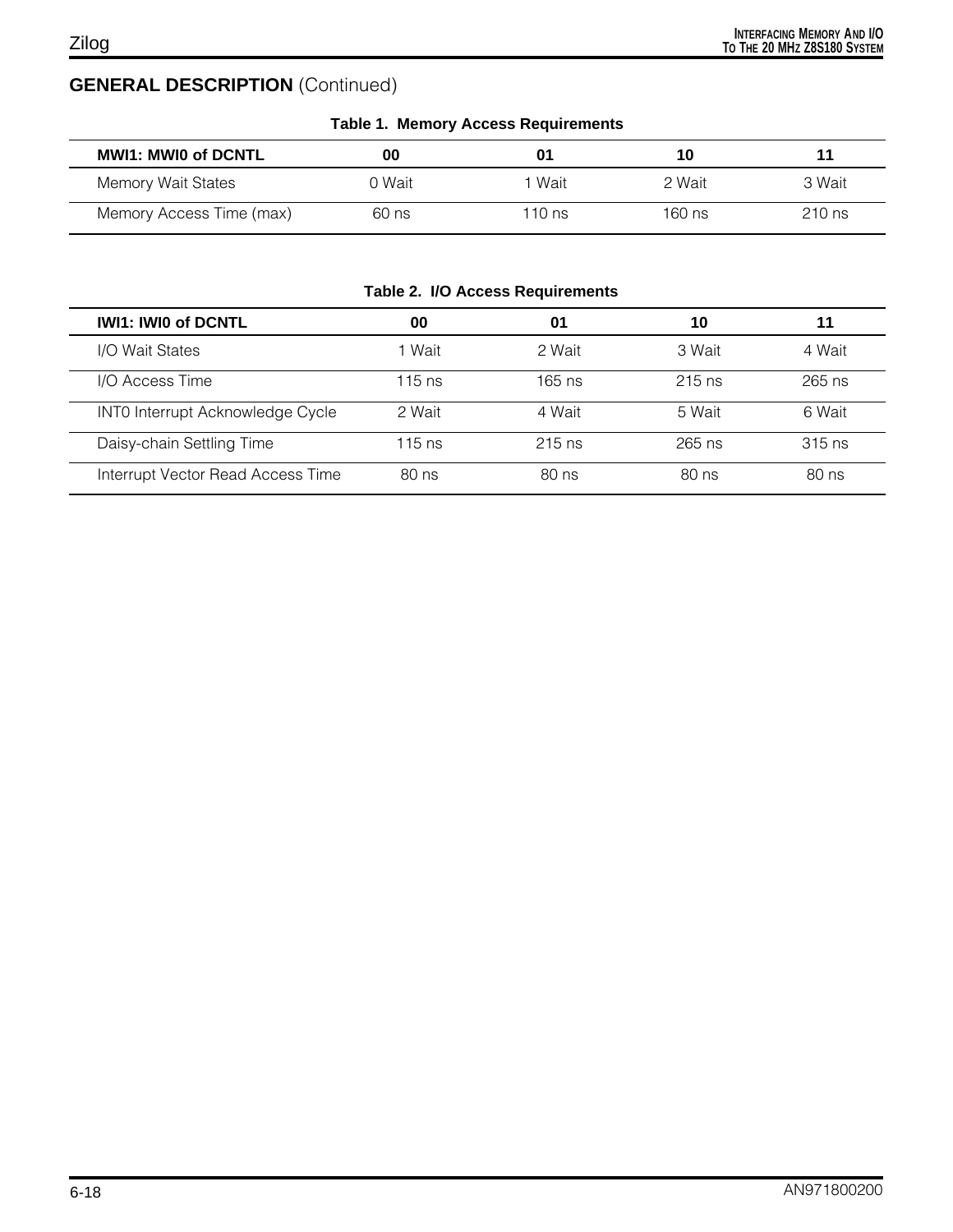#### **DESIGN EXAMPLE USING THE Z8S180000ZCO EVALUATION BOARD**

#### **Memory Access**

In the Z8S18000ZCO board, 27C512-75 (75 ns access time) EPROM is used. 74HC14 and 74F10 are used for memory decoding.

Since 60 ns (zero wait)  $<$  99 ns  $<$  110 ns (one wait), one memory wait state is programmed in Z8S18000ZCO.

Propagation delay in memory decoding logic =  $19(74HC14) + 5(74f10)$  max  $= 24$  ns Minimum access time in memory cycle  $= 24 + 75$  ns  $= 99$  ns

#### **I/O Access**

**I/O Read Cycle.** In the Z8S18000ZCO board, 20 MHz ESCC is used and 74HCT10 is used for I/O decoding.

Minimum access time in I/O read cycle =  $65$  ns <  $115$  ns. Therefore, one wait state is good enough for normal I/O access.

ESCC, I/O access time  $=$  /RD Fall to Read Data Valid Delay  $= 0 + 65$  $= 65$  ns

**Interrupt Acknowledge Cycle.** Implementation of interrupt acknowledge cycle timing in Z8S18000ZCO is shown in Figure 5. The logic implementation is shown in Figure 6.

Tables 3 and 4 show the critical ESCC and Z8S180 timing in interrupt acknowledge cycle.

| Table 3. Interrupt Acknowledge Cycle Timing Parameters (20 MHz ESCC) |           |                                       |       |      |  |  |
|----------------------------------------------------------------------|-----------|---------------------------------------|-------|------|--|--|
| <b>Number</b>                                                        | Symbol    | <b>Parameter</b>                      | Min.  | Max. |  |  |
| 10                                                                   | TsLA(PC)  | <b>INTACK to PCLK Rise Setup Time</b> | 15 ns |      |  |  |
| 38                                                                   | TdLAi(RD) | /INTACK to /RD Fall (ACK) Delay       | 45 ns |      |  |  |

40 TdRDA(DR) /RD Fall (Ack) to Read Data Valid Delay 60 ns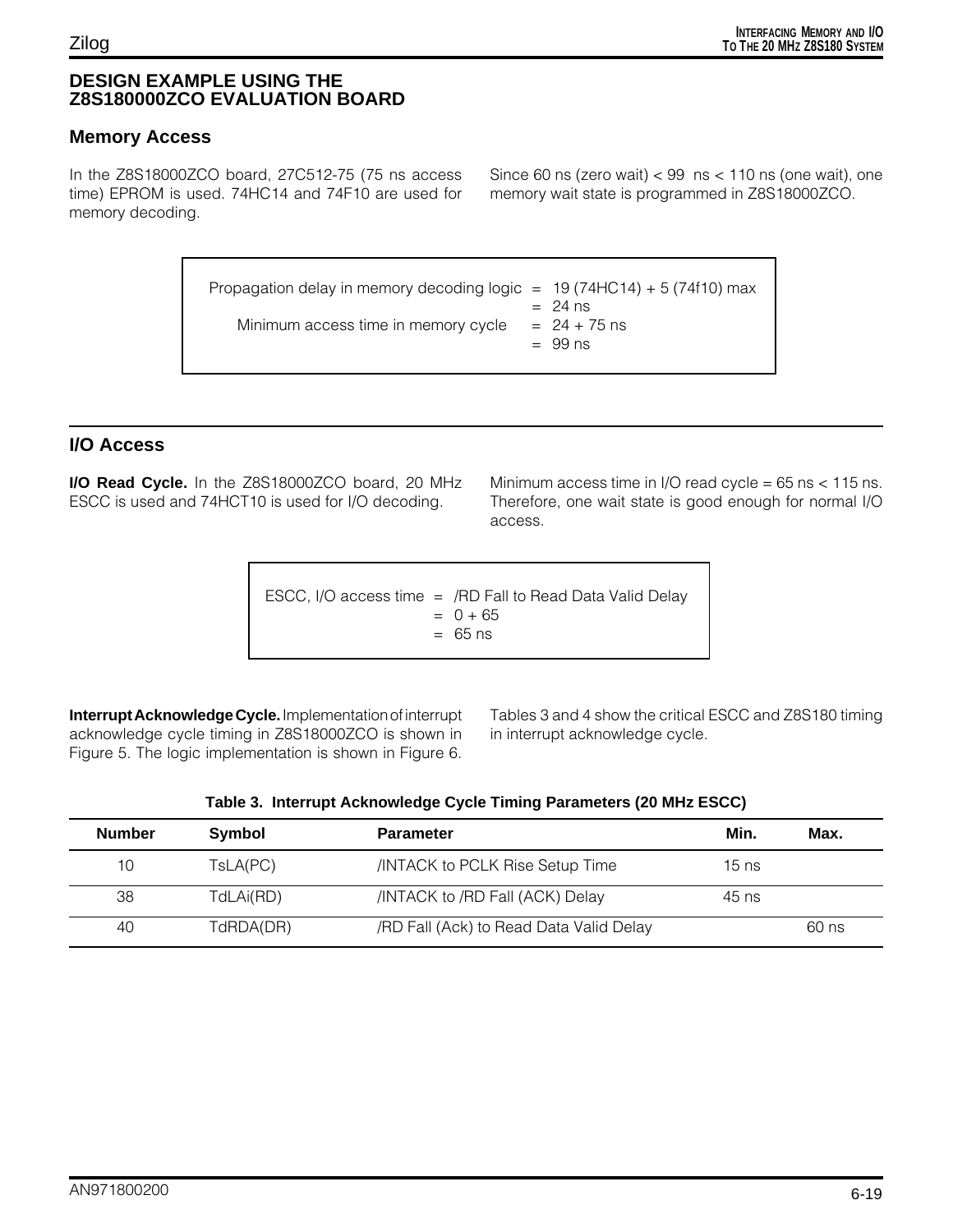# **DESIGN EXAMPLE USING Z8S190000ZCO** (Continued)



**Figure 5. 20 MHz ESCC Interrupt Acknowledge Cycle Timing**

|  |  | Table 4. Interrupt Acknowledge Cycle Timing Parameters (20 MHz Z8S180) |  |  |  |
|--|--|------------------------------------------------------------------------|--|--|--|
|--|--|------------------------------------------------------------------------|--|--|--|

| <b>Number</b> | Symbol            | <b>Parameter</b>               | Min.    | Max.    |
|---------------|-------------------|--------------------------------|---------|---------|
| 10            | tM1D1             | Clock Rise to /M1 Fall Delay   |         | $35$ ns |
| 14            | tM1D2             | Clock Rise to /M1 Rise Delay   |         | 40 ns   |
| 15            | tDRS              | Data Read Setup Time           | $10$ ns |         |
| 28            | tIOD <sub>1</sub> | Clock Fall to /IORQ Fall Delay |         | $25$ ns |
| 29            | tIOD2             | Clock Fall to /IORQ Rise Delay |         | $25$ ns |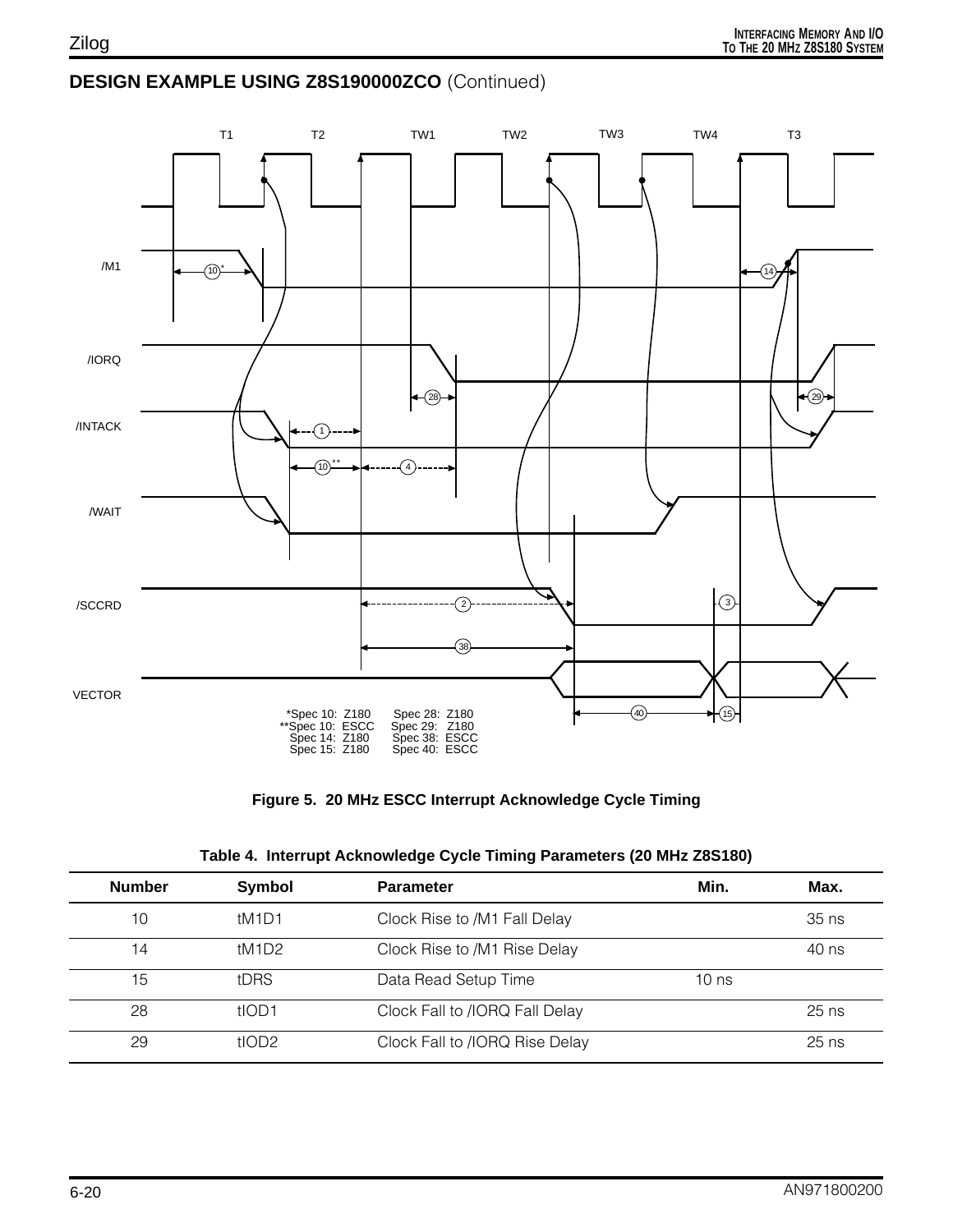**State-Machine Approaches.** The implementation requires a state-machine because ESCC requires synchronicity with the PCLK and also simple combinatory logic. Using /M1 to trigger /INTACK and /IORQ to trigger /SCCRD has a very tight margin in satisfying the timing requirements of the ESCC.

In the Z85230, the interrupt daisy-chain settling time takes a minimum of 45 ns (ESCC Spec 38), measured from the rising edge of Tw1. Since /IORQ is triggered from the falling edge of Tw1, the /IORQ falls with respect to the rising edge of Tw1 (Timing 4, Figure 5).

- 0.5 \* Tcyc + tIOD1 (Z180 Spec 28)  $= 0.5 * 50 + 25$
- = 50 ns
- 

Therefore, although the settling time satisfies the ESCC requirements, very little margin is left. Additional I/O peripherals cannot be added on the interrupt daisy-chain.

**Implementation of State-Machine.** The objective of the state-machine is to:

- Provide enough setup time for ESCC to detect the interrupt acknowledgement from Z8S180 (Timing 1, Figure 5).
- Provide enough daisy-chain settling time for ESCC interrupt (Timing 2, Figure 5).
- Provide enough setup time for Z8S180 in sampling the interrupt vector (Timing 3, Figure 5).

**Operation of State-Machine.** The operation of the statemachine is as follows:

- **T1:** Interrupt acknowledge cycle is detected when /M1 activates, but /MREQ remains inactive after the falling edge of T1.
- **T2:** Interrupt acknowledge cycle is qualified when /MREQ is still inactive at the rising edge of T2. /INTACK and /WAIT are asserted upon the rising edge of T2.
- **Tw1:** Activation of /INTACK is sampled by the ESCC at the rising edge of Tw1. /IORQ is activated at the falling edge of Tw1. However, this is irrelevant to the ESCC.
- **Tw2:** Dummy wait state to allow enough daisy-chain settling time of ESCC. (Should be adjusted when another peripheral chip is used.)
- **Tw3:** Read to ESCC, /SCCRD is asserted on rising edge of Tw3. ESCC is prepared to output the interrupt vector onto data bus.
- **Tw4:** /WAIT is deactivated at the rising edge of Tw4 to conclude the additional wait states added in the interrupt acknowledge cycle. ESCC output the interrupt vector onto the data bus in this cycle.
- **T3:** Z8S180 sample the interrupt vector at the rising edge of T3. Negates /M1 to conclude the Z8S180 interrupt acknowledge cycle. /INTACK and /SCCRD follow /M1 to terminate the ESCC interrupt acknowledge cycle.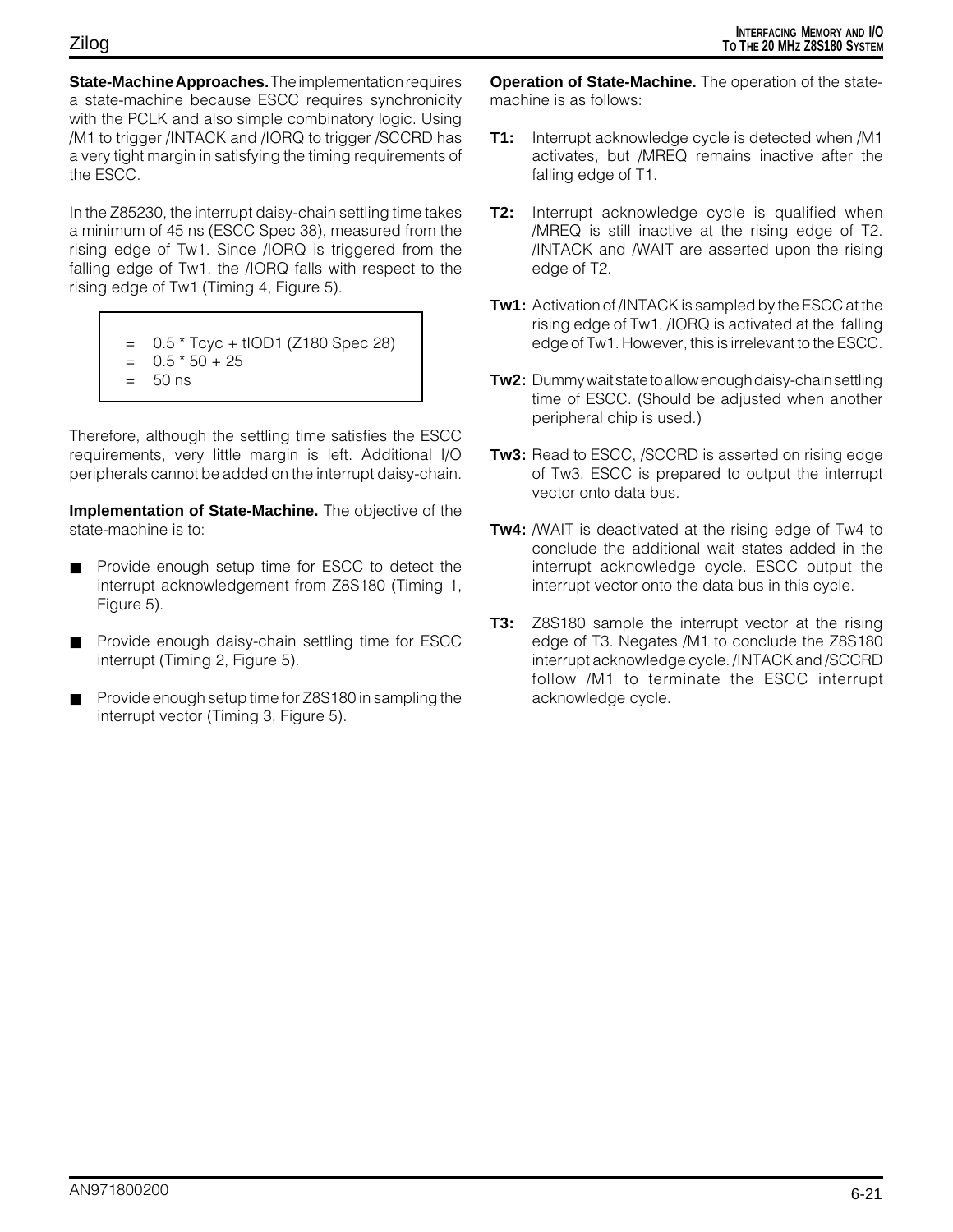# **DESIGN EXAMPLE USING Z8S190000ZCO** (Continued)



**Figure 6. EPLD Circuit Implementation**